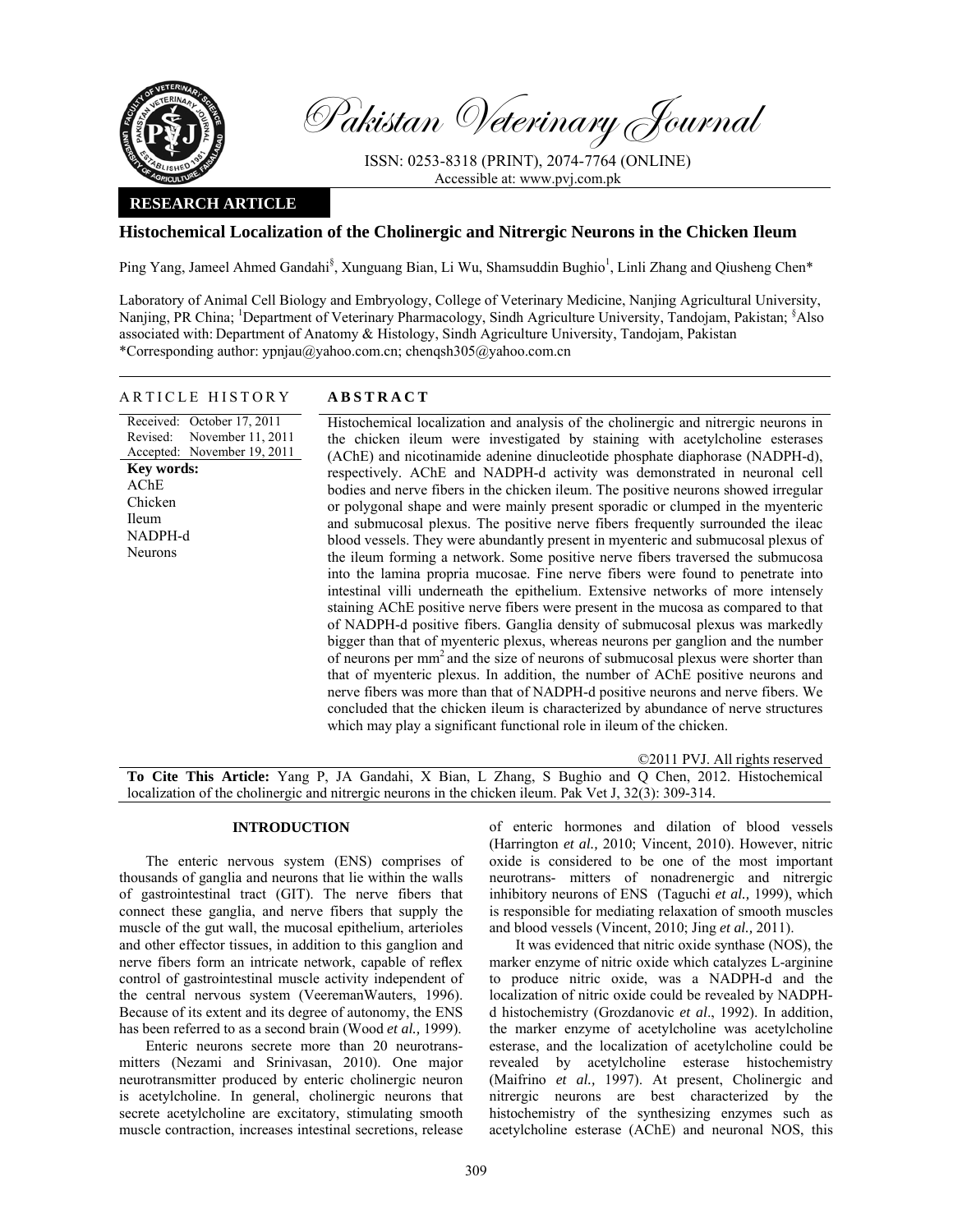methods were reliable and operable (Ramachandran *et al.,* 2007).

The presence of AChE and NOS in the ENS has been shown in various segments of the gut of many mammalian species (Junquera *et al*., 1998; Maifrino *et al*., 1999; Kluchova *et al*., 2002; Lalatta-Costerbosa *et al*., 2007), but only sporadically in developing birds (Balaskas *et al*., 1995; Bagyánszki *et al.,* 2000) . Therefore the present study was performed to investigate indirectly the occurrence, distribution patterns and morphological features of cholinergic neurons and nitrergic neurons in the chicken ileum by using histochemistry to demonstrate AChE and NADPH-d activity.

## **MATERIALS AND METHODS**

All protocols were approved by the Chinese Committee for Animal Use for Research and Education.

**Tissue preparation:** Ten adult male or female tender chickens with an age of 65 days and weight of 1.5-2.0 kg were purchased from Nanjing Farm product market (Nanjing, Eastern China). For the histochemical demonstration of AChE and NADPH-d, fresh tissues of the chickens were prepared as a series of frozen sections (thickness, 30µm) and whole-mount preparations.

NADPH-d histochemistry: For NADPH-d histochemistry, the section was incubated in 1 mg.mL $^{-1}$  β-NADPH (SIGMA, Dorset, UK), 0.25 mg.mL<sup>-1</sup> nitroblue tetrazolium (Himedia, Mumbai, India) and 0.3% Triton-X in  $0.05$  mol.L<sup>-1</sup> Tris-HCl buffer (pH 7.6) for 48 h. The process was stopped by washing the specimens in PBS (phosphate buffered saline) for 15 min. For specificity, β-NADPH was omitted from incubation medium in control incubations. Staining of neurons was nerve observed in these specimens.

AChE histochemistry: Staining for AChE was based on the method of Karnovsky and Roots as modified by Hanker and colleagues. This involved incubating of the sections in a mixture of two stock solutions, respectively. Stock solution A was made of acetylcholine iodide (BDH, UK) in 0.1 M acetate buffer (pH 6.0), sodium acetate, copper (II) sulphate anhydrous distilled water and tetra isopropyl pyrophosphoramide (Sigma, Germany). Stock solution B consisted of potassium ferricyanide in water. Incubation was performed for 4 h.

**Microscopy and statistics:** All specimens stained with AChE and NADPH-d was initially viewed using conventional light microscopy. Photographs were taken of every section of the specimen. Photographs were taken at 40–400 magnification using a Leica Microsystems microscope. The ganglionic and neuronal densities were calculated as the numbers of positive ganglia or stained neurons per mm<sup>2</sup> of the whole-mount area, the number of positive neurons per ganglia and the size of positive neurons were also calculated. All numerical data are expressed as means ±standard deviation (SD).

### **RESULTS**

In frozen sections, the AChE and NADPH-d histochemistry showed that the NOS positive neurons were blue homogenous sediments, and AChE positive neurons were buffy homogenous sediments. AChE and NADPH-d activity was detected in neuronal cell bodies as well as in nerve fibers at various levels of the wall of the chicken ileum (Fig. 1 A, B). NOS positive nerve fibers showed clear varicosities, whereas varicosities could not be identified in AChE positive nerve fibers (Fig. 2 B,H). We observed large populations of AChE and NOS positive neurons in both myenteric and submucosal plexus. Meanwhile, some positive neurons were also found within longitudinal and circular muscle layer. The positive nerve fibers run along the smooth muscle cells of the longitudinal and circular layer (Fig. 1). Several AChE and NOS positive nerve fibers were located frequently in the vicinity of ileac blood vessels (Fig. 2 C,D,I,J). The neurons at this level were irregular or polygonal in shape with clearly visible processes, and appearing as a sporadic cell or small groups of cells connecting by their process, forming ganglia (Fig. 2 B, E, F, K, L). Nerve fibers that expressed AChE and NADPH-d activity often penetrated into the circular layer from the ganglia of myenteric plexus as a bundle and were connected with positive neurons (Fig. 2 A, G). Histochemically positive nerve fibers for AChE and NADPH-d staining, emerged from reactive cell bodies present in the submucosa (Fig. 1 C, D, F, G). Arrangements of positive neurons in submucosal plexus were similar to those of neurons in myenteric plexus; they were also present as sporadic cells or clumped. Positive nerve fibers penetrated from neuron bodies of the submucosal plexus through the lamina muscularis mucosae into the lamina propria mucosae to form dense mucosal nerve plexus. Several positive nerve processes of the submucosal nerve cells were found underneath the epithelium (Fig. 1 E, H). The distribution of AChE positive nerve fibers was clearly more extended than those of NOS positive nerve fibers in the mucosa (Fig. 1 E, H). In addition, nitric oxide positive neurons were found in the mucosa of the ileum (Fig. 1 E, H).

In the whole-mount preparations, the ganglia and nerve fiber bundles in intestinal myenteric and submucosal plexus of the chicken ileum could be seen forming clearly meshwork (Fig. 3). The length of nerve fiber bundles were clearly shorter in submucosal plexus so that meshwork looked more close (Fig. 3 B, D). The ganglia were fusiform. In myenteric plexus, the meshwork showed a tendency of parallel arrangement, vertical to longitudinal smooth muscle, and some nerve fibers could be found within longitudinal muscle layer, parallel to longitudinal smooth muscle (Fig. 3 A, C). In submucosal plexus, the meshwork showed also a tendency of parallel arrangement, vertical to circular smooth muscle, and large numbers nerve fibers could be found within circular muscle layer, parallel to circular smooth muscle (Fig. 3 B, D).

In myenteric plexus, the number of AChE positive neurons per ganglion and the number of AChE positive neurons and ganglia per  $mm^2$  were  $46.59 \pm 13.37$ , 91.65±19.82 and 1.96±0.48, respectively. The number of NOS positive neurons per ganglion and the number of NOS positive neurons and ganglia per mm<sup>2</sup> were 30.59±8.16, 78.55±15.29 and 1.82±0.32, respectively. In submucosal plexus, the number of AChE positive neurons per ganglion and the number of AChE positive neurons and ganglia per mm<sup>2</sup> were  $12.24 \pm 6.28$ ,  $47.91 \pm 11.26$  and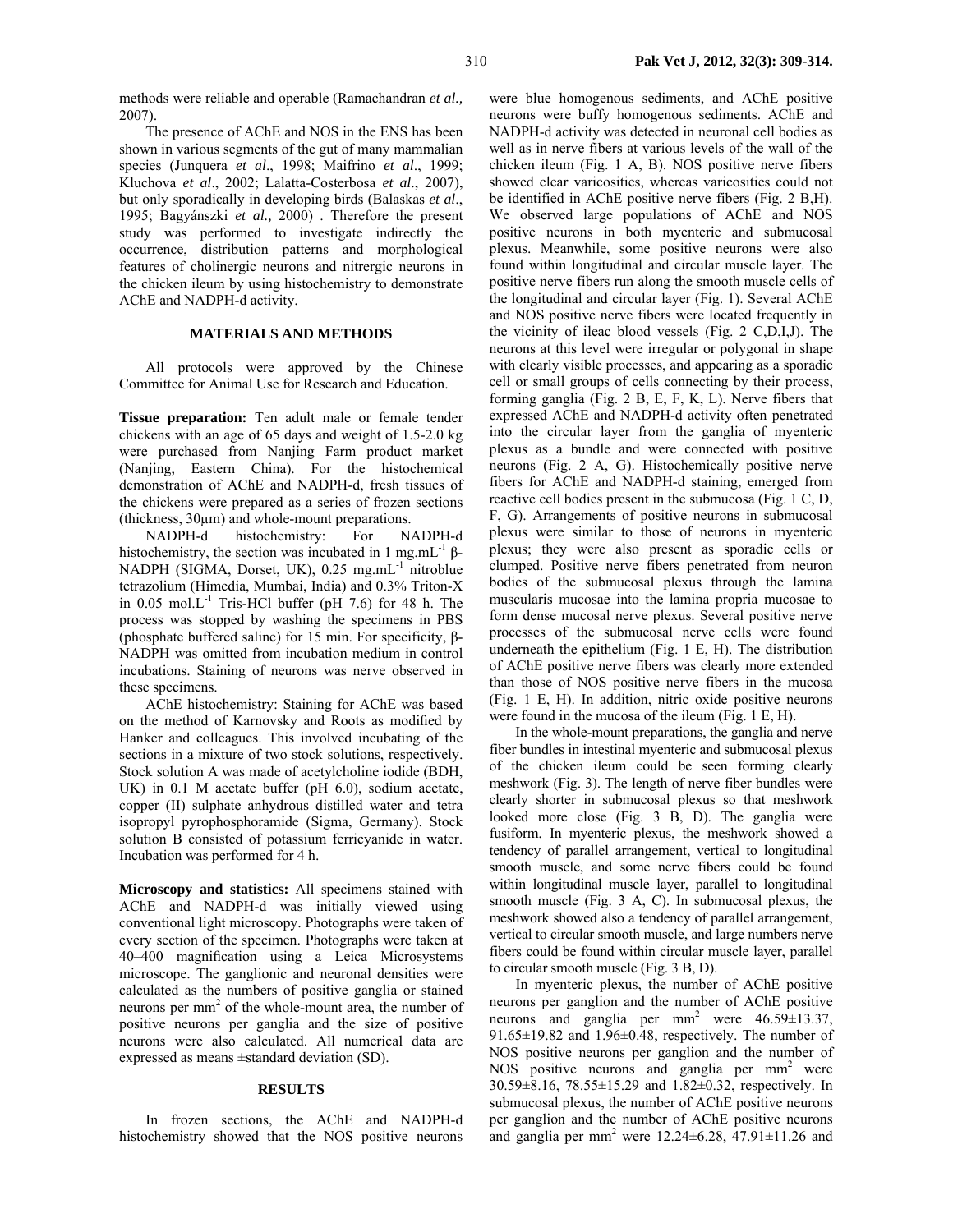

**Fig. 1:** Histochemical localization of AChE and NOS positive neurons and never fibers in the chicken ileum. A,B-AChE and NADPH-d activity was detected in neuronal cell body (long arrow) as well as in nerve fibers (short arrow) in various layers of the wall of the chicken ileum. C, D, F, G-Large amounts of AChE & NOS positive neurons (long arrow) & never fibers (short arrow) were observed in both muscular & submucosal layers. Positive never fibers run along the smooth muscle cells of the circular layer. E, G- Fine positive nerve fibers (short arrows) that form an extensive plexus in the mucosa (m) and are located adjacent to the epithelium (E) of the chicken ileum. The distribution of AChE positive nerve fibers (E) was clearly more extended and strong than that of NOS positive nerve fibers (G) in the mucosae. No positive nerons were found in the mucosa of the ileum. (L: longitudinal muscle layer; C: circular muscle layer; S: submucosal layer; M: mucosa; E: epithelium) Scale bars: A,B: 200µm; C, D, F, G:100µm; E, G: 50µm.



Fig. 2: A, G -clumped AChE and NOS positive neurons (long arrow) of myenteric plexus which are connected with nerve fibers (short arrows) penetrating the circular muscle layer (C) of chicken ileum. B-clumped AChE positive neurons (long arrow) connecting by their process form a ganglia in myenteric plexus. C, D, I, J-A lot of AChE & NOS positive nerve fibers were frequently in the vicinity of ileal blood vessels (V). E-shows a AChE positive neurons in myenteric plexus. F-shows clumped AChE positive neurons within circular muscle layer (C). H-NOS positive nerve fibers had clear varicosities (short arrow). K- shows clumped NOS positive neurons connecting by their proces form a ganglia in myenteric plexus. D shows a NOS positive neuron in submucosal layer. (L: longitudinal muscle layer; C: circular muscle layer; S: submucosal layer) Scale bars: A, C, D, E, F, H, I, J, K, L: 50µm; B, G:100µm.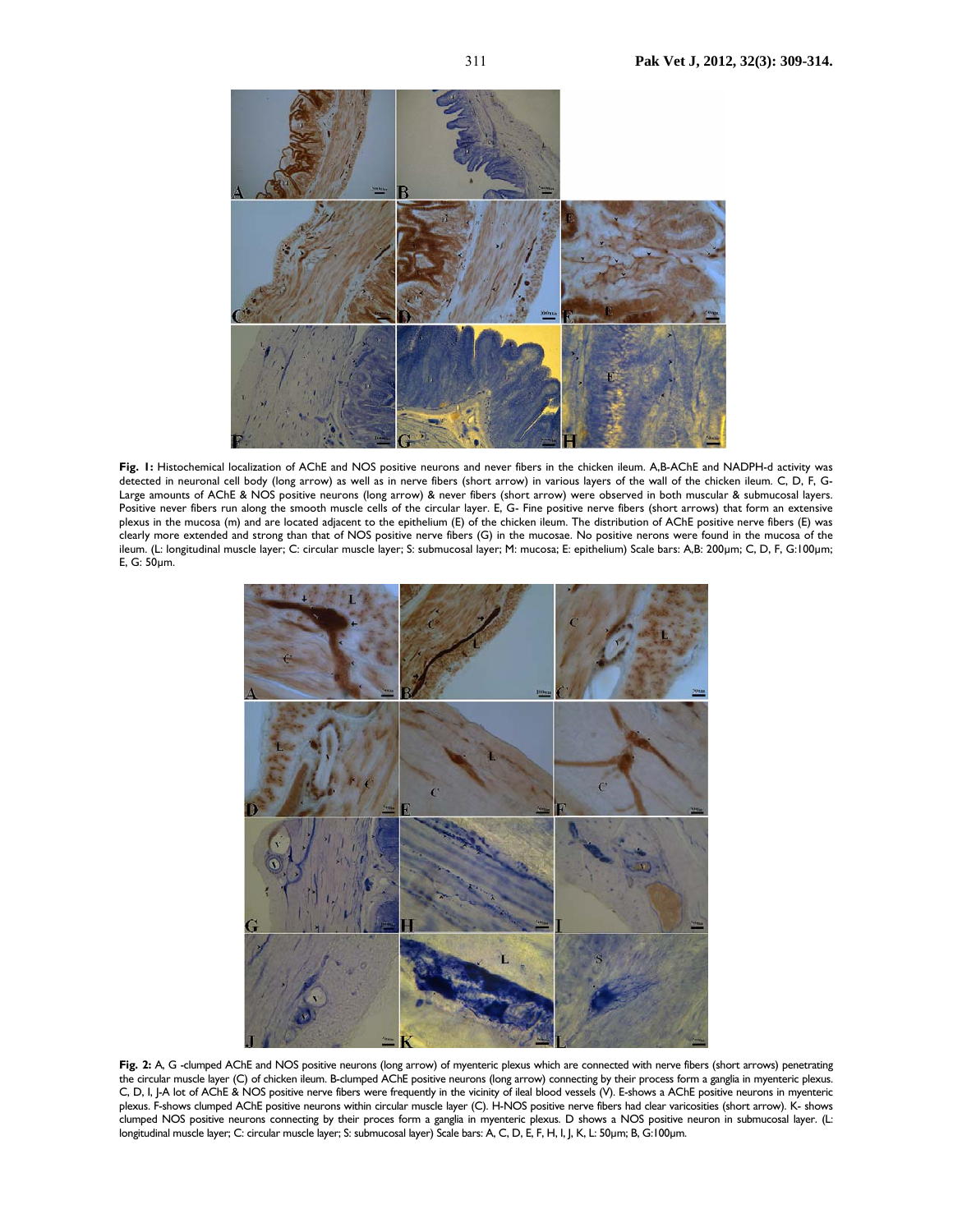

**Fig 3:** shows whole-mount preparations of the myenteric and submucosal plexus of chicken ileum after AChE and NADPH-d staining. The meshwork of nerve bundles with ganglia containing positive neurons is clearly seen. The ganglia with different size (long arrows) are interconnected by short nerve fiber strands (short arrows). A,C-whole-mount preparations of the ileac myenteric plexus after AChE and NADPH-d staining. B, D-wholemount preparations of the ileac submucosal plexus after AChE and NADPH-d staining. E-the myenteric ganglia contain NOS positive neurons (thin arrows) in the chicken ileum, NOS positive neurons have many thin long processes. F-the submucosal ganglia contain NOS positive neurons (thin arrows) in the chicken ileum. Scale bars: A, C, D: 20µm; B: 100µm; E, F: 50µm.

**Table 1:** Distributions of AChE and NOS positive neurons and nerve fibers observed in the chicken ileum as demonstrated by histochemistry for AChE and NADPH-d activity (densities of activity for AChE and NADPH-d were rated as follows: +++ high, ++ moderate, + low, – absent; M mucosal layer, SP submucosal plexus, CM circular muscle layer, MP myenteric plexus, LM longitudinal muscle layer)

|                              | ıм              | MP       | СΜ | SΡ       | мı |
|------------------------------|-----------------|----------|----|----------|----|
| NOS positive neurons         |                 | $***$    |    | $^{+++}$ |    |
| NOS positive Nerve fibers    |                 | $***$    |    | $^{+++}$ |    |
| <b>AChE</b> positive Neurons |                 | $^{+++}$ |    | $^{+++}$ |    |
| AChE positive Nerve fibers   | $^{\mathrm{+}}$ | $***$    |    | $^{+++}$ |    |

6.89±0.84, respectively. the number of NOS positive neurons per ganglion and the number of NOS positive neurons and ganglia per  $mm^2$  were  $10.12\pm4.27$ ,  $33.69 \pm 11.51$  and  $7.18 \pm 0.96$ , respectively. The sizes of AChE and NOS positive neurons in myenteric plexus were  $270.37 \pm 40.51$   $\mu$ m<sup>2</sup> and  $279.18 \pm 50.42$   $\mu$ m<sup>2</sup>, respectively and were  $209.73 \pm 21.51$   $\mu$ m<sup>2</sup> and  $218.49 \pm 29.32$   $\mu$ m<sup>2</sup> in submucosal plexus, respectively (Fig. 3 E,F).

The distribution patterns of two positive neurons and nerve fibers in the ileum are summarized in Table 1 to make clear the differences and similarities among the different portions.

Morphologically, the AChE and NOS positive neurons and nerve fibers appeared similar at all levels in the chicken ileum. However, the number of AChE positive neurons was more than NOS positive neurons,

meanwhile, AChE positive nerve fibers were wider and more extensive than NOS positive nerve fibers.

#### **DISCUSSION**

Since the excitatory cholinergic innervation and the inhibitory nitrergic innervation are major regulators of gut motility. Histochemical staining techniques with acetylcholine esterase (AChE) and NADPH-d offer the best option to study the enteric cholinergic and nitrergic neurons of the gut (Maifrino *et al*., 1999; Ramachandran *et al*., 2007; Vincent, 2010). We used this technique to investigate the detailed distribution of the neurons and nerve fibers in the chicken ileum for the first time. Moreover, the morphology and size of neurons and and neuronal density in the myenteric and submucosal plexus has also been demonstrated.

Previous studies demonstrated that the histochemical localization of AChE and NOS activity can be exactly applied for detection of neurons in the wall of intestine of mammalian species (Junquera *et al.,* 1998; Liu *et al.,* 2007; Li and Ru, 2009). But they focused on the distribution of AChE and NOS positive neurons and ganglia in the myenteric plexus and the submucosal plexus, Little attention were paid to a detailed and comprehensive regional localization of neurons and ganglia. The study of ENS should be based on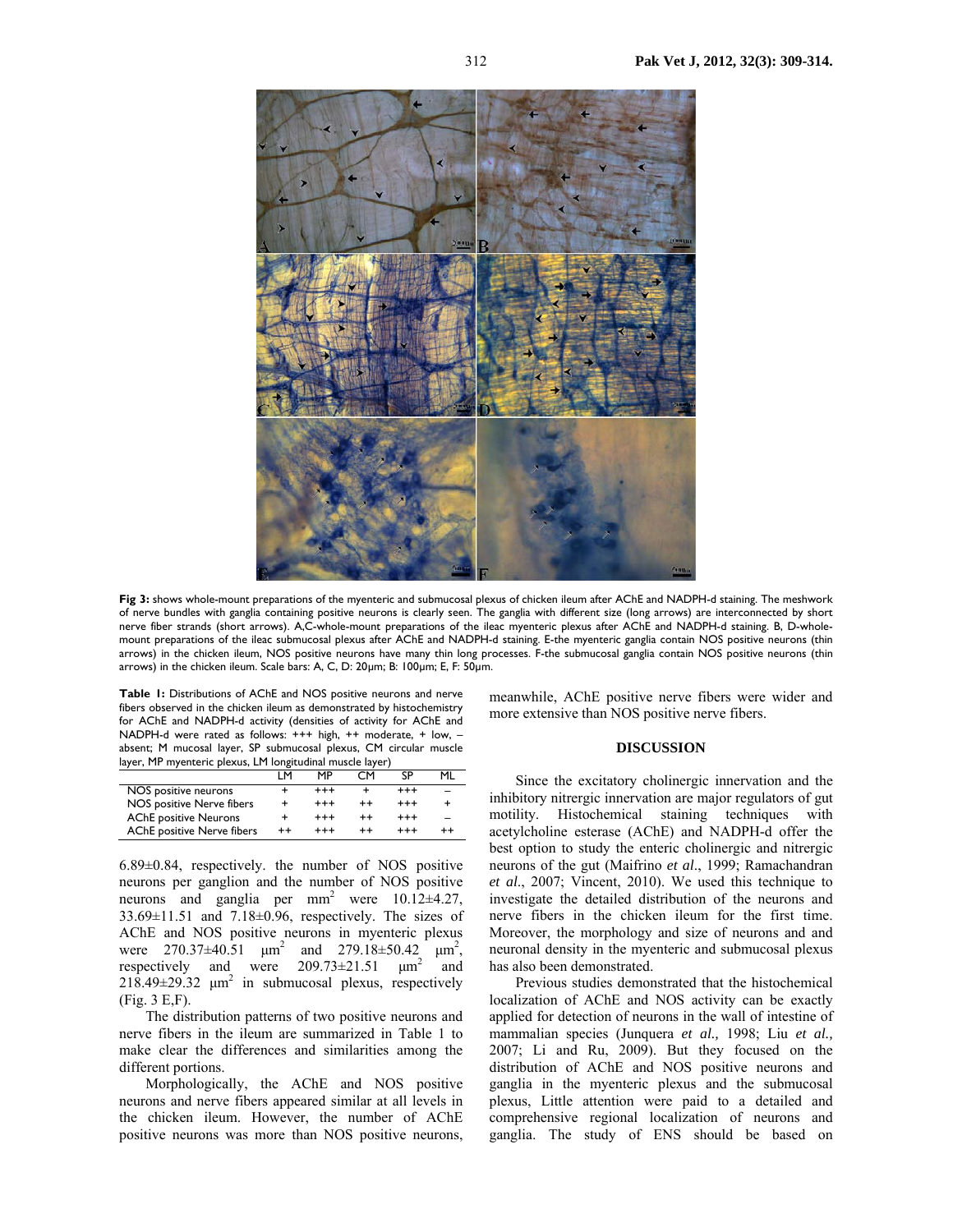coordination of neurons in different planes. Thus, we tried to provide a better study on ENS connecting conventional sections and whole-mount preparations.

Junquera *et al,* (1998) reported that the AChE and NOS positive neurons varied from irregular or polygonal in shape in rabbit intestine, in addition, the size of AChE and NOS positive neurons were different with other animals (An *et al*., 2003; Montedonico *et al*., 2006; Cserni *et al*., 2007; Liu *et al.*, 2007). Some studies revealed small intestine has a well-developed plexus and ganglia are aligned along the longitudinal axis of the gut and have a highest density in ileum (Liu *et al.,* 2007). Li *et al.* (2009) also found the density of cholinergic, SP, VIP-Peptidergic and nitrergic neurons were highest in ileum, and the density of cholinergic neurons was highest as compared to others. It could be concluded that precise functions the cholinergic and nitrergic neurons play in ileum was different among species. This also may be due to different ileum structure among species, or it is possible for the eating habit and diet composition. Comparing with other species, the number of neurons and ganglia in rabbit ileum was relatively low whereas was high in the mandarin vole (An *et al*., 2003). Our study showed a fairly moderate neuronal density in chicken ileum. This indicates that the morphology of AChE and NOS positive neurons and arrangement of the ganglia are variable among species.

Balaskas *et al.* (1995) revealed distribution of NADPH-d activity in the embryonic chicken gut and found NADPH-d activity could be detected in neuronal cell bodies as early as embryonic day 5.5 in the foregut, whereas NADPH-d positive fibers were found at embryonic day 9.5. In addition, they pointed out NADPHd positive submucosal neurons were first detected at embryonic day 11.5 in chicken. A similar study was also carried out by Bagyanszki *et al.* (2000). Thus the functional integration of the ENS is important, both, in the embryonic age and the adult life for the normal regulation of the gut motility functions.

The present study showed AChE and NOS positive nerve fibers of submucosal ganglia in the chicken ileum penetrate the lamina muscularis mucosae into the lamina propria mucosae frequently along vessels forming the mucosal nerve plexus. This is similar to the previous findings (Van Ginneken *et al.,* 1998; Thippeswamy and McKay, 2005). Meanwhile, we found the distribution of AChE positive nerve fibers was clearly more extensive and stronger than that of NOS positive nerve fibers in the mucosae. It can be concluded that the excitatory cholinergic innervation play a more significant role in the mucosae than the inhibitory nitrergic innervation and both have regulatory functions in the blood flow.

The present study also showed the distribution pattern of AChE and NOS positive neurons and nerve fibers was basically same in the muscular and submucosal layers of the ileum. This distribution corresponds to the function of gut that the myenteric plexus innervates the longitudinal and circular muscle layers, and also has neural connections with the submucosal plexus and the mucosa. The submucosal plexus innervates the mucosa, submucosal vessels, and the circular muscle layer, as well. Previous studies showed that AChE and NOS positive neurons could cooperatively regulate the functions of the gut and it can be concluded that the gut motility depend

on precise cooperation of different types of neurons both excitatory and inhibitory (Wood *et al.,* 1999; Lomax and Furness, 2000).

At present, morphological and structural abnormalities in the innervation of the gastrointestinal tract have been widely researched in mammalian (Ramachandran *et al*., 2007; Rolle *et al*., 2002). On the other hand, though there are many disease conditions of the gastrointestinal tract related to the disorders of ENS (Hafez, 2011), but these conditions have rarely been investigated.

In conclusion, the present study provides the qualitative information on the distribution pattern of AChE and NOS positive neurons in the wall of chicken ileum. It also offers valuable insights into comparative distribution of the two major effector subpopulations of the ENS in the ileum of the adult chicken.

**Acknowledgements:** We are grateful to Mark Pines (Institute of Animal Science, The Volcani Center, Bet Dagan, Israel) for his critical comments on the manuscript. This study was supported by grants (no 30871833 and 31172282) from the National Science Foundation of China.

#### **REFERENCES**

- An S, C Xu, J XU and M Liu, 2003. Comparison of NOS distribution in myenteric plexus of various segments of gatrointestinal tract of the mandarin vole, *Microtus mandarinus*. Chin J Neurosci, 19: 313-317.
- Bagyánszki M, V Román and É Fekete, 2000. Quantitative distribution of NADPH-d-positive myenteric neurons in different segments of the developing chicken small intestine & colon. Histochem J, 32: 679-684.
- Balaskas C, MJ Saffrey and G Burnstock, 1995. Distribution of NADPH-d activity in the embryonic chicken gut. Anat Embryol, 192: 239-245.
- Cserni T, S Paran and P Puri, 2007. The effect of age on cotocatization of acetylcholinesterase and nicotinamide adenine dinucleotide phosphate diaphorase staining in enteric neurons in an experimental model. J Pediatr Surg, 42: 300-304.
- Grozdanovic Z, HG Baumgarten and G Bruning, 1992. Histochemistry of NADPH-d, a marker for neuronal nitric-oxide synthase, in the peripheral autonomic nervous-system of the mouse. Neuroscience, 48: 225-235.
- Hafez HM, 2011. Enteric diseases of poultry with special attention to clostridium perfringens. Pak Vet J, 31: 175-184.
- Harrington AM, JM Hutson and BR Southwell, 2010. Cholinergic neurotransmission and muscarinic receptors in the enteric nervous system. Prog Histochem Cyto, 44: 173-202.
- Jing H, J Qin, M Feng, T Wang, J Zhu, C Wang, F Wang, K Liu, J Li and C Liu, 2011. Nitric oxide in enteric nervous system mediated the inhibitory effect of vasopressin on the contraction of circular muscle strips from colon in male rats. Neurogastroent Motil, 23: 125-135.
- Junquera C, C Martinez-Ciriano, J Blasco, J Aisa, MT Peg and MJ Azanza, 1998. Distribution of NADPH diaphorase-positive neurons in the enteric nervous system of the rabbit intestine. Neurochem Res, 23: 1233-1240.
- Kluchova D, R Klimcik and P Kloc, 2002. Neuronal nitric oxide synthase in the rabbit spinal cord visualised by histochemical NADPH-d & immuno histochemical NOS methods. Gen Physiol Biophys, 21: 163-174.
- Lalatta-Costerbosa G, M Mazzoni, P Clavenzani, G Di Guardo, G Mazzuoli, G Marruchella, L De Grossi, U Agrimi and R Chiocchetti, 2007. Nitric oxide synthase immunoreactivity and NADPH-d histochemistry in the enteric nervous system of sarda breed sheep with different PrP genotypes in whole-mount and cryostat preparations. J Histochem Cytochem, 55: 387-401.
- Li L and L Ru, 2009. A Comparative Study on the Distribution and relationship of Cholinergic,SP, VIP-Peptidergic and Nitroergic Nerves in intestinal tract of rats. Acta Med Univ Sci Technol Huazhong, 38: 575-580.
- Liu Y, Y Chen and Z Wang, 2007. Differences of AChE and NOSpositive neuron number and distribution in goat small intestine. J China Agric Univ, 12: 10.